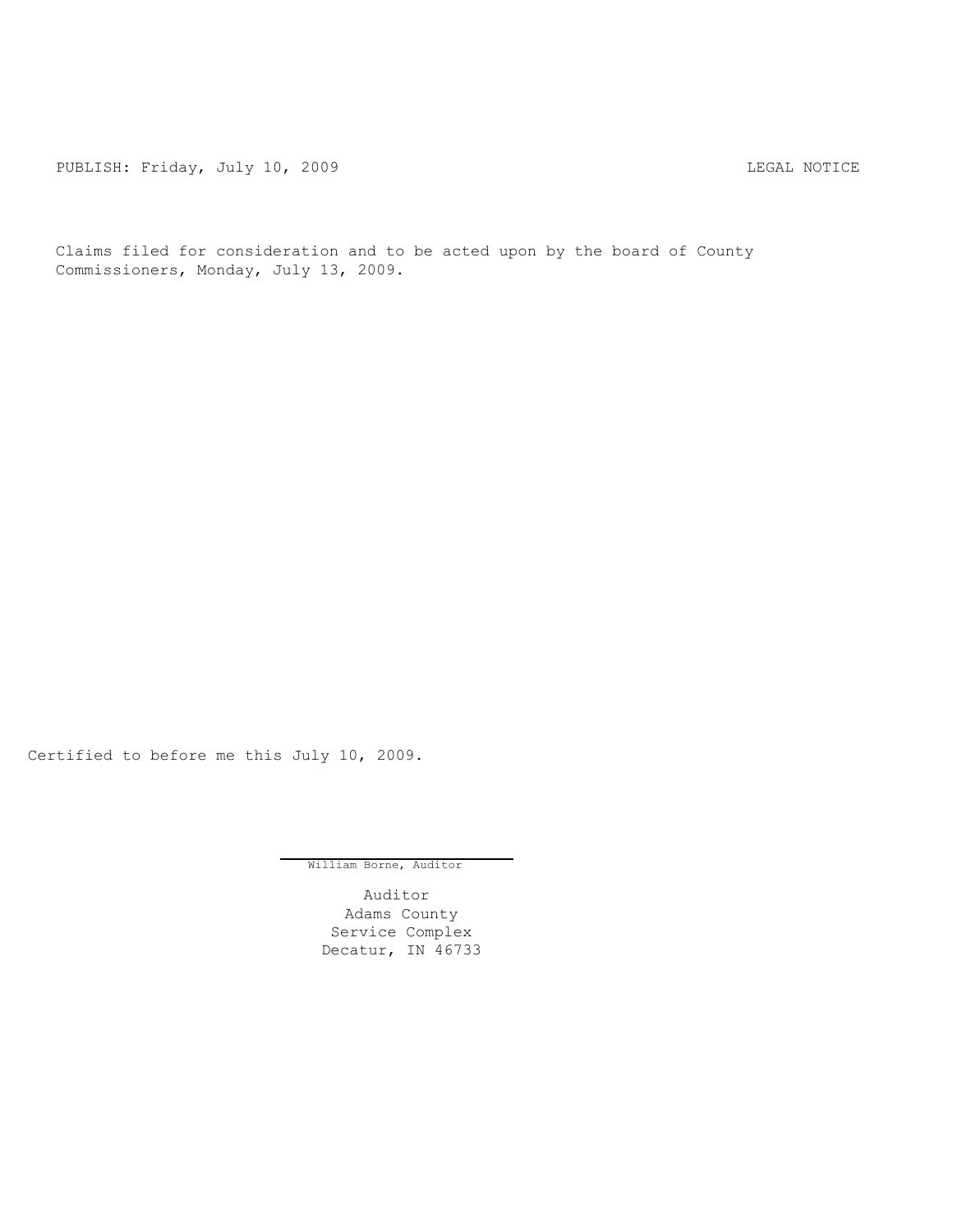

## **Claims Docket for Newspaper Adams County, Indiana**

## For Period: **5/30/2009** to **6/22/2009**

*313 W. Jefferson St. Decatur, IN 46733 (219) 724-2600*

Date Claims to be Paid: **7/13/2009**

| <b>Vendor</b>                   | Amount    | <b>Vendor</b>                   | <b>Amount</b> |
|---------------------------------|-----------|---------------------------------|---------------|
| <b>Adams County Auto Supply</b> | 993.78    | Adams Memorial Hospital         | 33,210.34     |
| Adams County Solid Waste        | 4.86      | <b>Adams County Treasurer</b>   | 55,687.50     |
| Indiana Michigan Power          | 632.76    | Appraisal Research Corpor       | 1,800.00      |
| Arnold Lumber Company           | 7.45      | Berne Ready Mix                 | 158.40        |
| Brown, Blair A.                 | 25.00     | Hoosier Blue Flame              | 136.50        |
| Butler, Fairman, & Seufer       | 5,283.12  | Bowers, Charles                 | 2,302.92      |
| Chet's Pest Control             | 30.00     | Cintas Location #338            | 92.12         |
| Decatur True Value              | 3.58      | Complete Printing Service       | 1,025.00      |
| Computer Systems, Inc.          | 1,720.00  | Craigville Telephone Comp       | 119.60        |
| Decatur Daily Democrat          | 51.81     | <b>Decatur Dental Service</b>   | 25.00         |
| Decatur Tire Center             | 19.50     | Digital Reprographics, In       | 87.43         |
| Douglas L. Bauman               | 50.00     | Kiess, Duane A.                 | 100.00        |
| Emergency Radio Service         | 908.00    | Erie Haven                      | 106.70        |
| Geneva Police Department        | 114.00    | Gordon Food Service             | 5,319.10      |
| Graybar                         | 75.48     | Drake, Gregory L.               | 60.00         |
| Grimm's Auto                    | 196.80    | Haywood Printing Company        | 238.92        |
| Hilty Engine Service            | 19.00     | Indiana State Police Trai       | 131.00        |
| Indiana University              | 40.00     | J & K Communications            | 40.38         |
| K-Mart                          | 142.46    | Keepsake Marriage Certifi       | 200.00        |
| Lehman Feed Mill                | 2,582.25  | Busse, Louise                   | 6.42          |
| Gresla, Mark S. Md              | 480.25    | Meshberger Brothers Stone       | 36,084.05     |
| Minds Eye Graphics              | 352.60    | Monroe Water Department         | 899.44        |
| National Oil And Gas            | 1,512.30  | Nipsco                          | 298.09        |
| Northern Equipment Compan       | 440.54    | Miller, Patrick                 | 254.00        |
| Paul W. Reidenbach Equipm       | 286.64    | Thompson, Roger                 | 60.00         |
| Smitley, Ronnie L.              | 100.00    | Roto-Rooter                     | 400.00        |
| <b>Safety Systems</b>           | 115.97    | Baumann, Steve                  | 50.00         |
| Print Shop                      | 2,951.45  | Sheets, Thomas Wade             | 54.31         |
| Top Supply Company              | 31.99     | <b>Tractor Supply Company</b>   | 47.93         |
| <b>U.S. Postmaster</b>          | 290.00    | Underground Pipe & Valve,       | 3,089.35      |
| Wal-Mart / GEMB                 | 109.90    | Welder Services, Inc.           | 45.72         |
| Wemhoff Land Surveying, I       | 300.00    | West Payment Center             | 791.00        |
| Witham Toxicology Laboratory    | 253.00    | D & D Auto Repair               | 2,022.64      |
| Burry, Herman, Miller, Brown    | 10,644.40 | National Serv-All               | 202.86        |
| Embarq                          | 7,000.93  | <b>Bit Mat Products</b>         | 50,479.27     |
| Imi Irving Material, Inc.       | 182.33    | Cannon IV, Inc.                 | 352.56        |
| Patrick Norton                  | 826.12    | CMC, LLC                        | 9,735.00      |
| Rudd Equipment                  | 198.08    | Paul Norr                       | 50.00         |
| Croy Machine & Fabricatio       | 137.92    | D. L. H. Mechanical             | 613.87        |
| Mary Baker                      | 75.68     | Angie White                     | 14.08         |
| Larimore Reporting Servic       | 805.75    | Duane Moser                     | 2,667.00      |
| Habegger Flooring Distributors  | 7,636.18  | <b>Hobart Sales And Service</b> | 468.65        |
| <b>B</b> Secure Alarm Systems   | 8,180.26  | Bixler Insurance, Inc.          | 103.00        |
| <b>Energy Products</b>          | 124.64    | B & K Hydraulics                | 141.80        |
| Office Depot                    | 140.20    | City Of Decatur Park Depa       | 3,483.33      |
| Jackson Oil & Solvents, I       | 2,680.33  | W. A. Jones And Son             | 45.43         |
| Boys & Girls Club               | 2,250.00  | Dr. Michael Ainsworth           | 200.00        |
| Chad W. Sprunger                | 1,095.57  | Zurcher Tire, Inc.              | 2,133.88      |
|                                 |           |                                 |               |